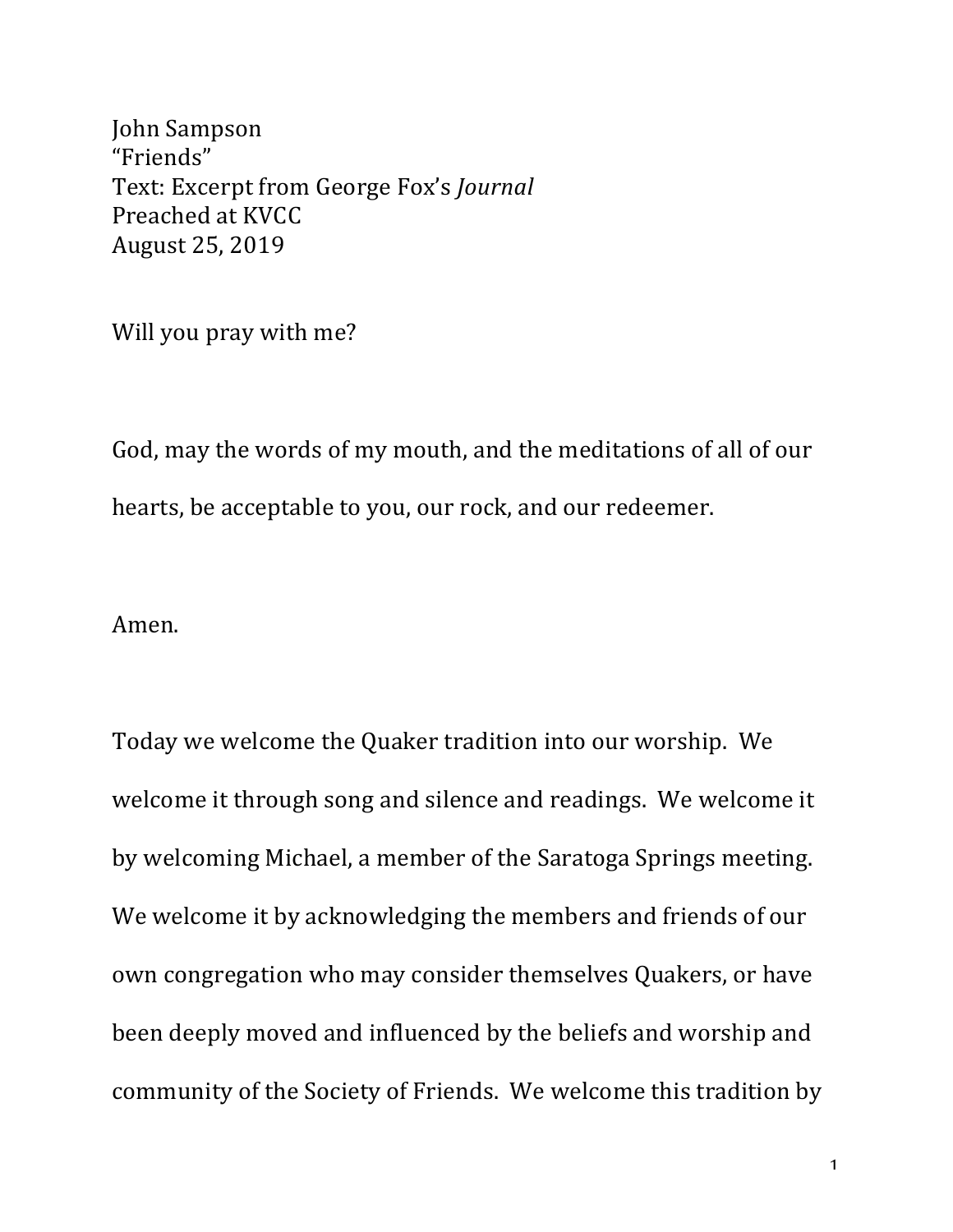remembering that the silence of our prayer time came to us by a Quaker, as a spiritual practice to quiet our hearts and minds, and open them to the stillness of God already present.

We welcome the Quaker tradition into our worship this morning because you have asked for it. Members and friends of our congregation, through the Interfaith group led by Alice Boutte, explicitly asked me if we could to invite Quakers to share with us something of their spiritual path. But this desire for dialogue between spiritual traditions isn't just held by the Interfaith Group. About a year ago I asked everyone present in worship one Sunday to write down your hopes and dreams for the future of our church, and share them with me. One of the things you told me was that it was important to you, to our gathering of spiritual seekers, to hear from those who walk a different path to God than we do, who use a different spiritual and liturgical language than we do to connect to the Spirit of Love that founded our world.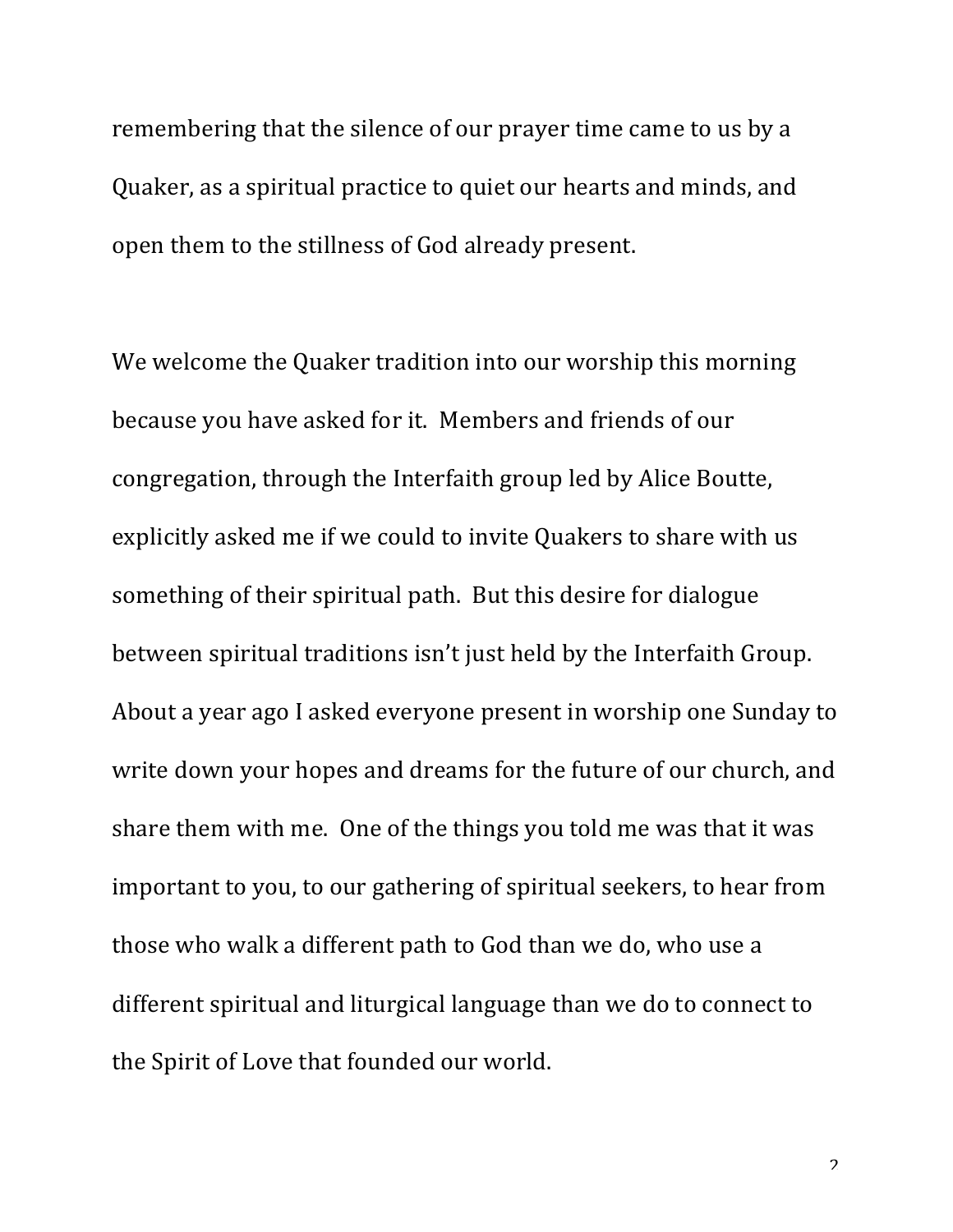We welcome the Quaker tradition into our worship of God today as a response to this congregation's desire to make connections between the life of our church, and the paths walked by others. In this welcome we thank God for all of the ways she has revealed herself to humanity across time and space. We thank God that our hearts speak many languages of the spirit, and that we have the opportunity to find the language that best expresses our own experience of the Divine, and allows us to more deeply understand what God might be up to in our world.

This multiplicity of nourishing spiritual traditions, of multiple spiritual languages, is a truth that we know from our own lives. Here in this congregation sit people from all kinds of religious backgrounds. Here among us are people who claim dual citizenship in this church, and in one, or more, other faith traditions. Here in our pews sit people who are hungry to learn more about other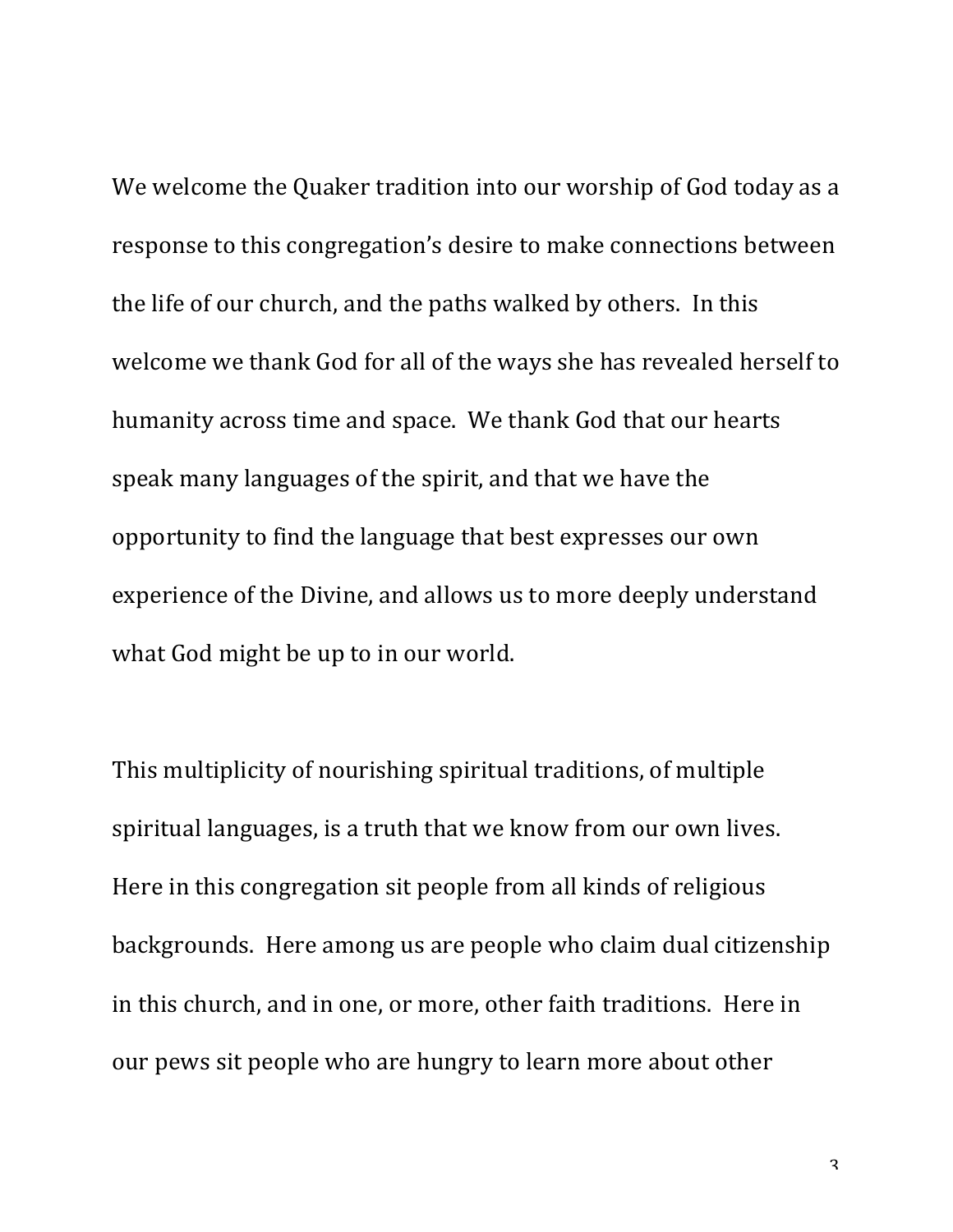traditions as a way to understand the reality of our spiritual lives, and who may feel that traditional Christianity doesn't always give us everything we need to get there. Here in our pews are people who speak Buddho-Christian, and Progressive Christian with the unmistakable twang of Southern Baptist. And there are some who speak nothing but straight up Congregational. And others who know only Athiest. Here in our church many of us speak a spiritual creole or patois.

Today we welcome the Quaker tradition into our worship because we understand the validity of many spiritual paths, and we also know that we don't need them to be reflections of our own personal beliefs, but can allow them to exist in their own difference and particularity. We welcome the Quaker tradition into our own frothy mix of spirituality with the open hand of friendship.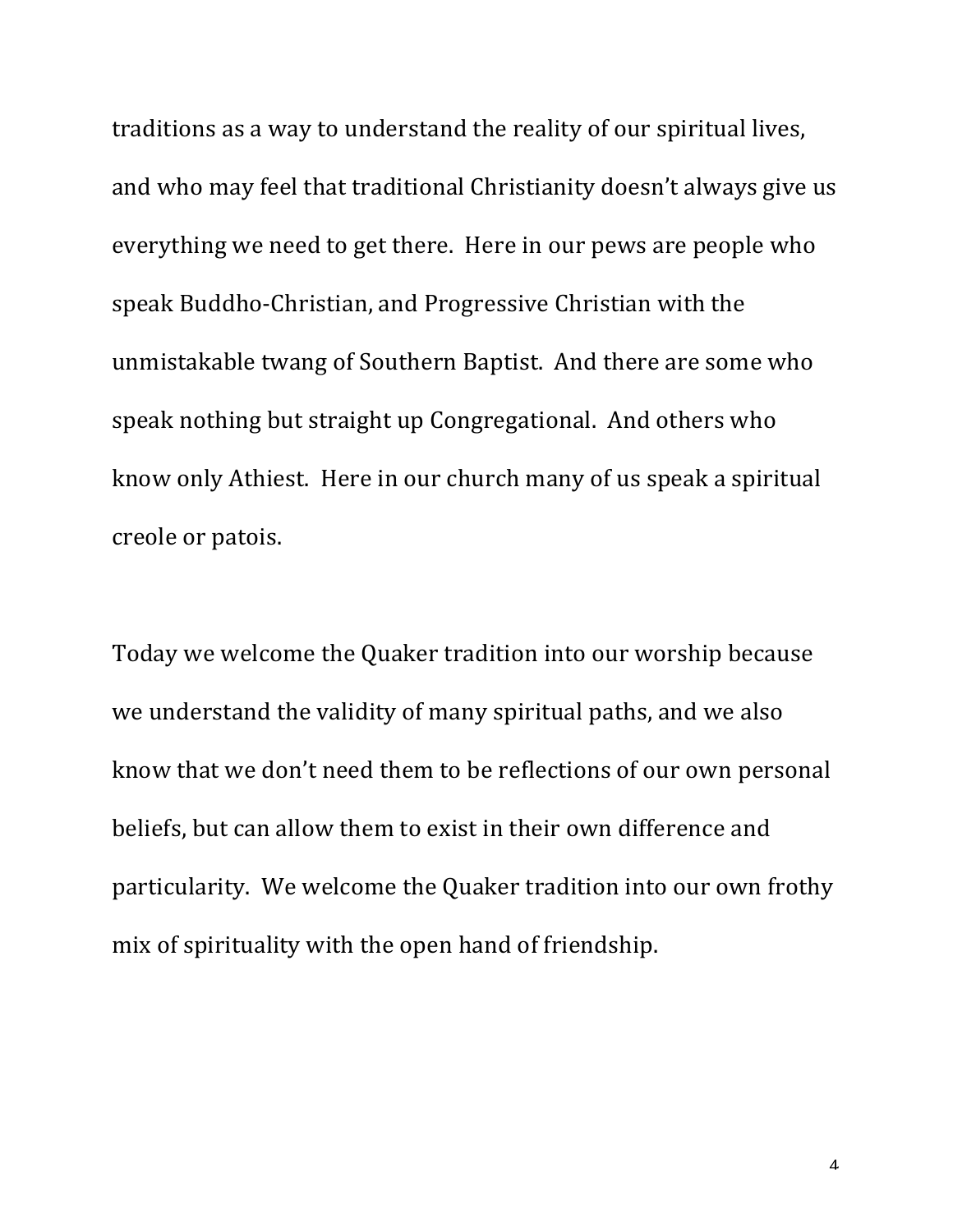And so, as we extend our spiritual friendship this morning, who is it we are welcoming?

Now I am not a Quaker, so I don't want to appropriate what it means to be Quaker. I leave that to the Quakers. But what I will share with you this morning is the effect the writings and history of this tradition have had upon me.

A couple of months ago our Faith and Issues book discussion group read excerpts from the *Journal* of a man named George Fox, who lived in England in the 17<sup>th</sup> century. Fox was an unexceptional man in terms of wealth, and social standing, and education.

But, for whatever reason, and Fox never fully explains why he thinks it might have happened to him, in 1647 he began to have powerful spiritual experiences, which lasted for the rest of his life. In these experiences Fox came to understand his Christian faith directly, and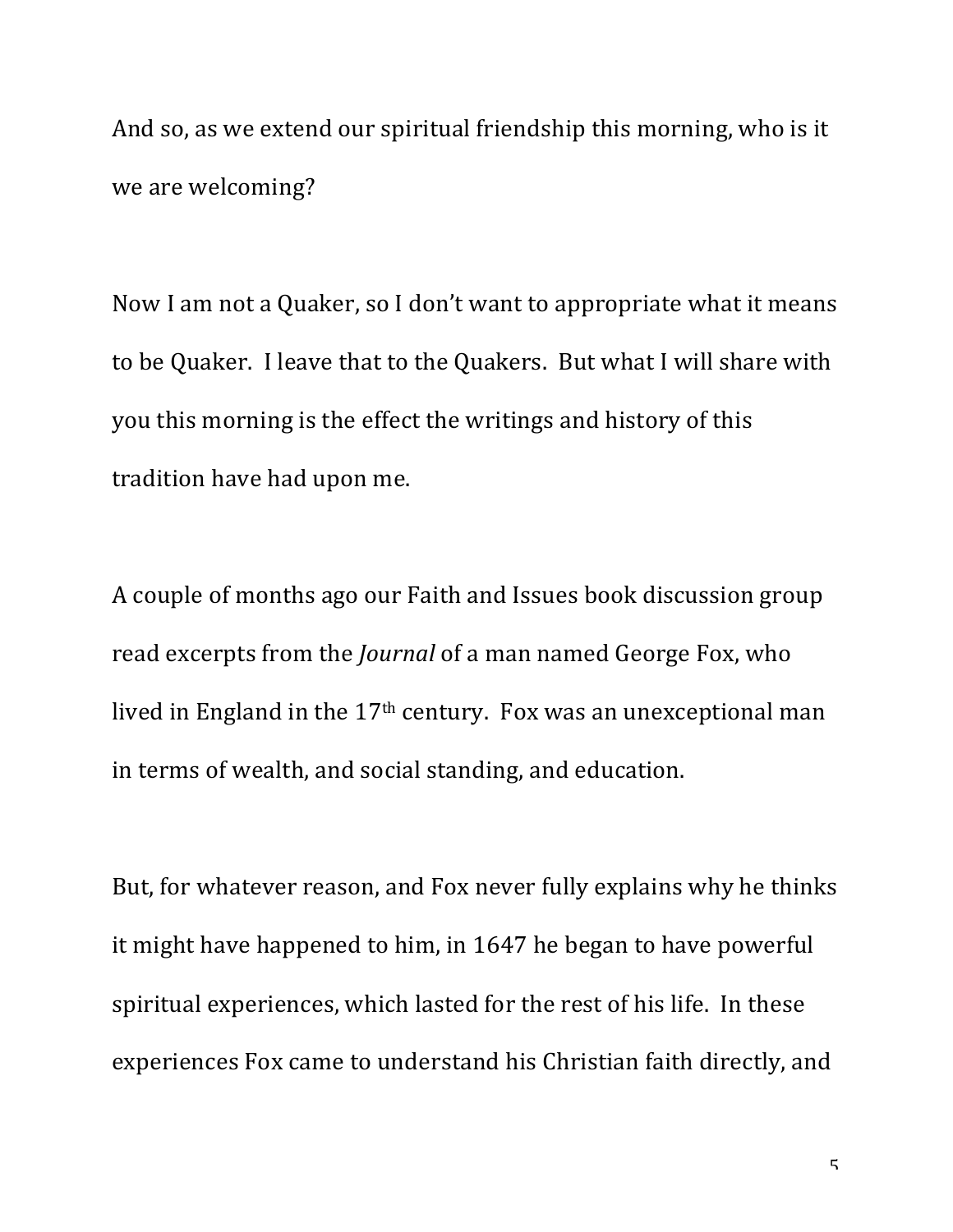not through the teachings of the church, and tradition. He began to understand God, and Christ, in ways radically different from what his family, and the church, and his neighbors believed. This led him to not only believe differently, but also live and worship differently. He began to address everyone in the same way, regardless of social standing. He named the days of the week differently. He began to forcefully speak out against war. And he spent the rest of his life traveling and sharing the truths, which had been revealed to him, with anyone who would listen, even if this meant he ended up in jail, and was persecuted.

Here is an excerpt from Fox's *Journal*, which I think has meaning for us here this morning, whether we call ourselves Quaker, or not:

"So I called all people to the true teacher, out of the hirelings such as teach for the fleece and make prey upon the people, for the Lord was come to teach his people himself by his spirit, and Christ saith,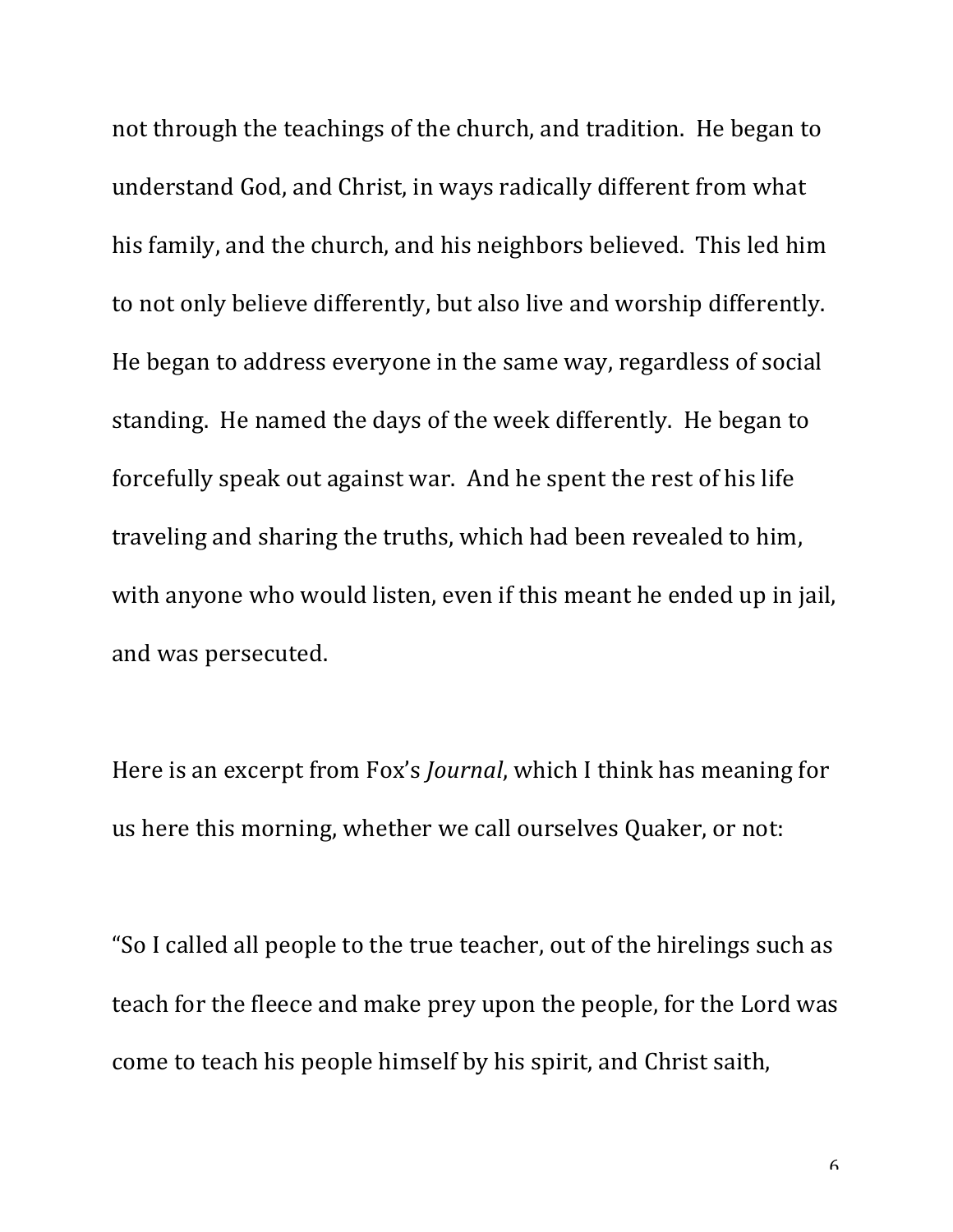'Learn of me; I am the way' which doth enlighten every man that cometh into the world, that all through him might believe."

Can you hear in this statement the radical vision of humanity revealed to Fox? You may have missed it; it may have seemed like he was simply expressing a common Christian belief that Christ is the one way to salvation.

But listen closer.

Here I hear Fox saying that the light of spirit enlightens every human who comes into the world.

In the Gospel of John, Jesus says to his disciples that he is the light.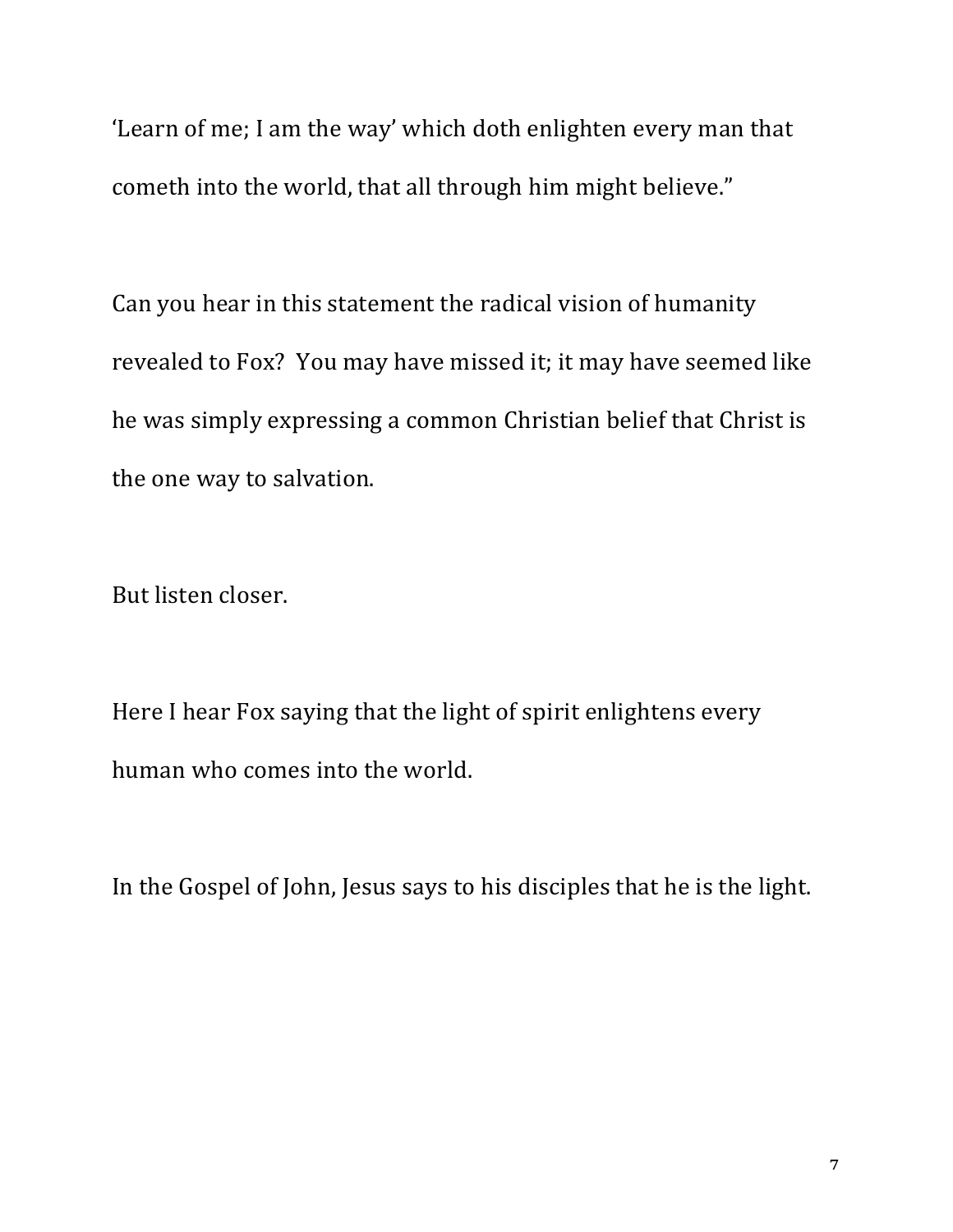In Matthew, and the non-canonical gospel of Thomas, Jesus says that you, referring to his disciples and close followers, are the light of the world.

But in Fox's quote I hear him telling us that all humanity holds the light of God's spirit by the simple fact of being born.

All humans. No matter when or where they are born. No matter what spiritual tradition they belong to, or if they belong to no tradition. No matter race, or gender, or who they love, no matter ability. All of us, and all of the people we will ever meet, carry the light of God within them.

We welcome the Quaker tradition into our worship today and thank all of the Friends over the centuries who have reminded us that the light of God lives in each and everyone of us, and that it is not the gift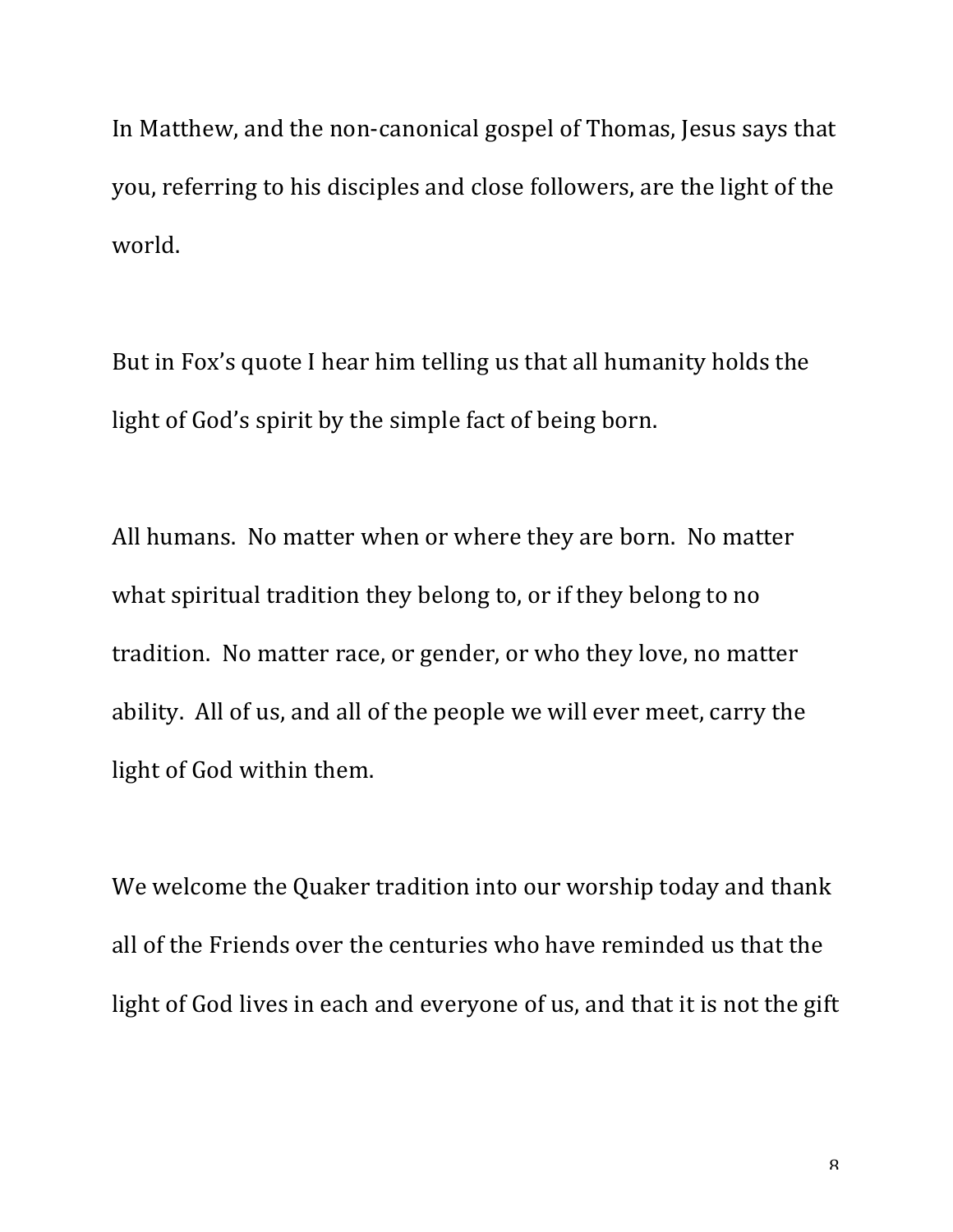given to a select few based upon their perfection, but a consequence of what it means to be human.

I am not a Quaker, but I hear these words from George Fox, and I am profoundly moved. And maybe you are too. Because when I hear these words I see the spiritual equality of humanity that can give rise to an ethic of brotherhood and sisterhood among all of God's children. What a gift this insight is for all of us here today, and to all humanity wherever we may live.

We stand at a moment in our nation's history that is marked by violence, and shootings, a loss of common purpose, deep political and socioeconomic division, and I see Fox's insight regarding the spiritual equality of humanity reflected in the work of another Quaker. Edward Hicks' painting, *The Peaceable Kingdom*, which is reproduced on the cover of our bulletin, gives me hope and joy. There in the foreground of the picture are a group of animals tame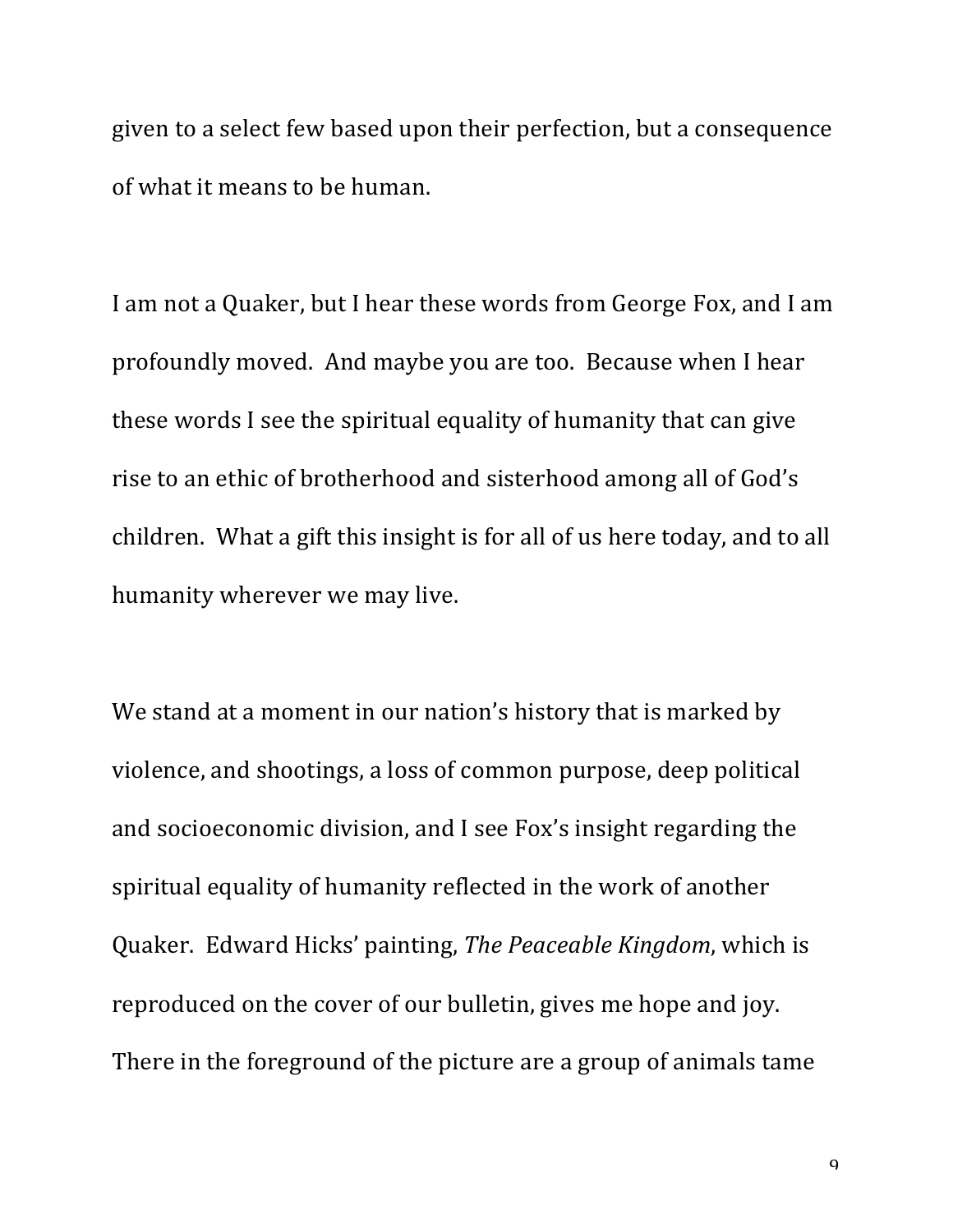and peaceful, and babies crawl among them without worry or anxiety. They know these animals will never hurt them. This image is a representation of the prophet Isaiah's words of hope for the future.

But look a little more carefully, to the left side of the painting, and in the background is William Penn and other Quakers, shaking hands in friendship, with the Native American people of what came to be known as Pennsylvania. These Europeans could shake the hands of the indigenous people of America because they could see the light of God living within them, even though the Native Americans had never heard of Christ, or his teachings.

What a different image this is from the images in our news media of how our nation is welcoming those coming from foreign lands to our home today.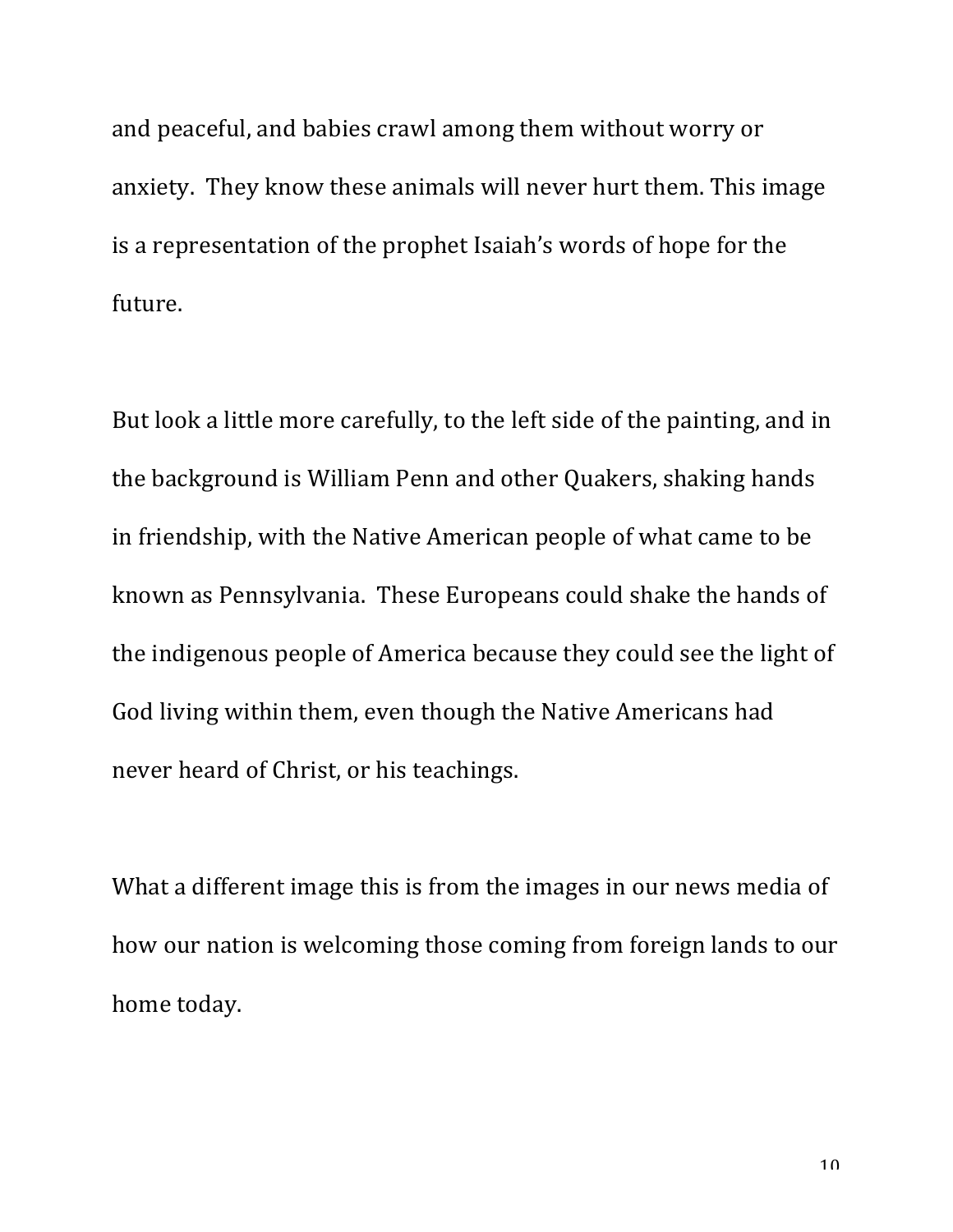This picture by Hicks, and the actions of Penn and his group of Quakers, is an image of hope and joy realized in the present, and in this world, not in some distant end time, in some heaven. It reminds us that violence and division aren't necessary, and that there is a different way to live our lives, and a different now that is already possible for our lives and our nation, if we want it.

To hear Fox's words of blessings, and to see Hick's image of peace among the animals, and to remember the spirit of friendship and peace in which Penn and his group of Quakers engaged with the Native Americans when they first settled in Pennsylvania, is why we have welcomed the Quaker tradition into our worship this morning. Because it offers us a gift of vision, that isn't absent from our tradition, but perhaps more pronounced and recognizable within the theology and history of the Quaker tradition.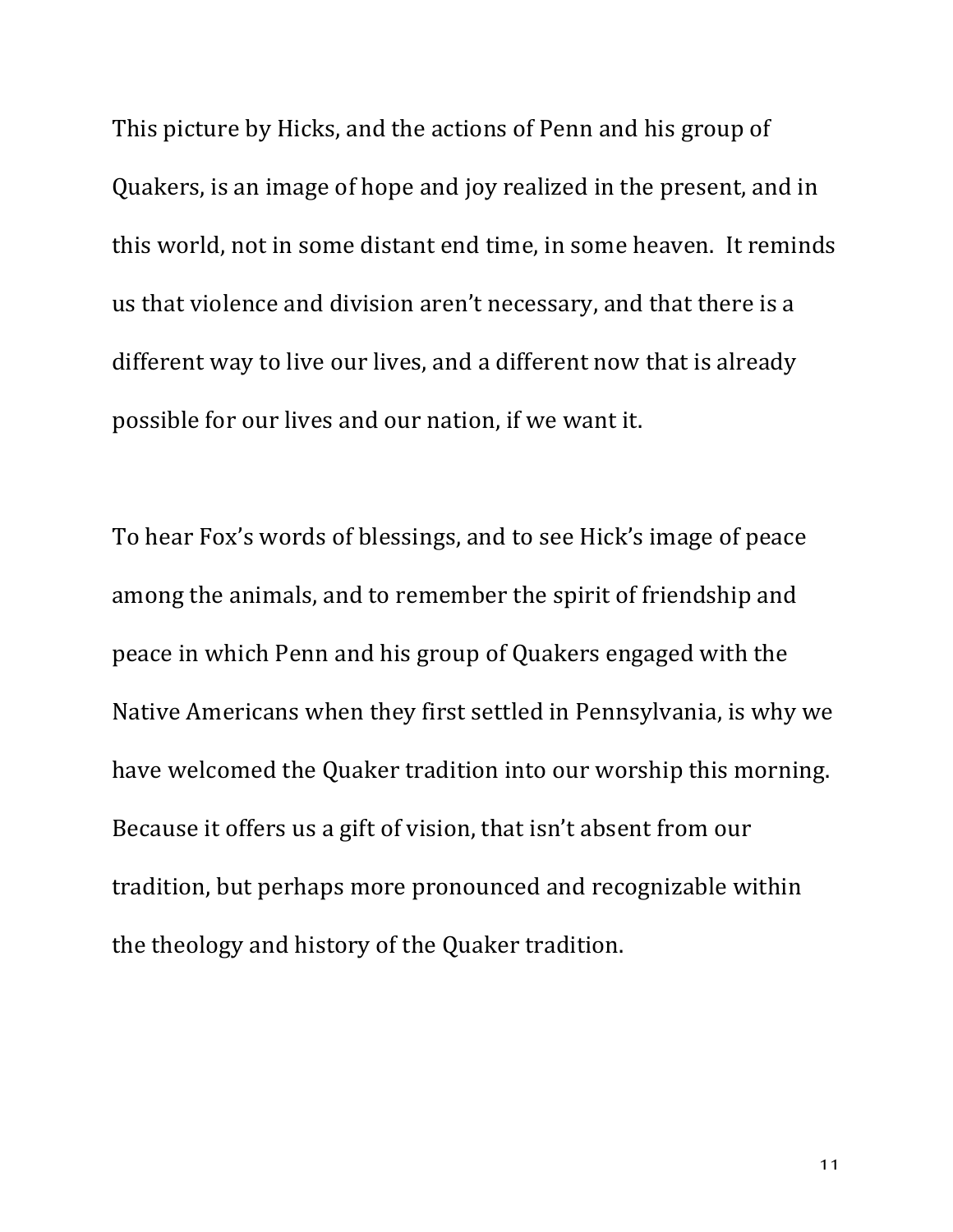So thank you. Thank you Michael for coming and joining us in worship today, and thank you for helping us come to understand the Society of Friends a bit better. Thank you to all the members and friends of this congregation who are connected to the Quaker tradition, for the ways you have shared with all of us from your own spiritual journeys. Thank you to George Fox, and all of the other Friends, who have helped our community and our nation better understand how the light and presence of God works, and how peace is of sovereign value in the world. Thank you to Edward Hicks for helping us to visualize what a prophecy looks like when it comes to fulfillment in our own nation's history. And thank you to William Penn for showing us how to live spiritual truth in the messiness of our ordinary, modern lives.

And I thank God, for all of the spiritual paths she offers to us, her children. She loves us enough not to demand that we reach out to her in only one way, in only one voice, in only one tradition, but